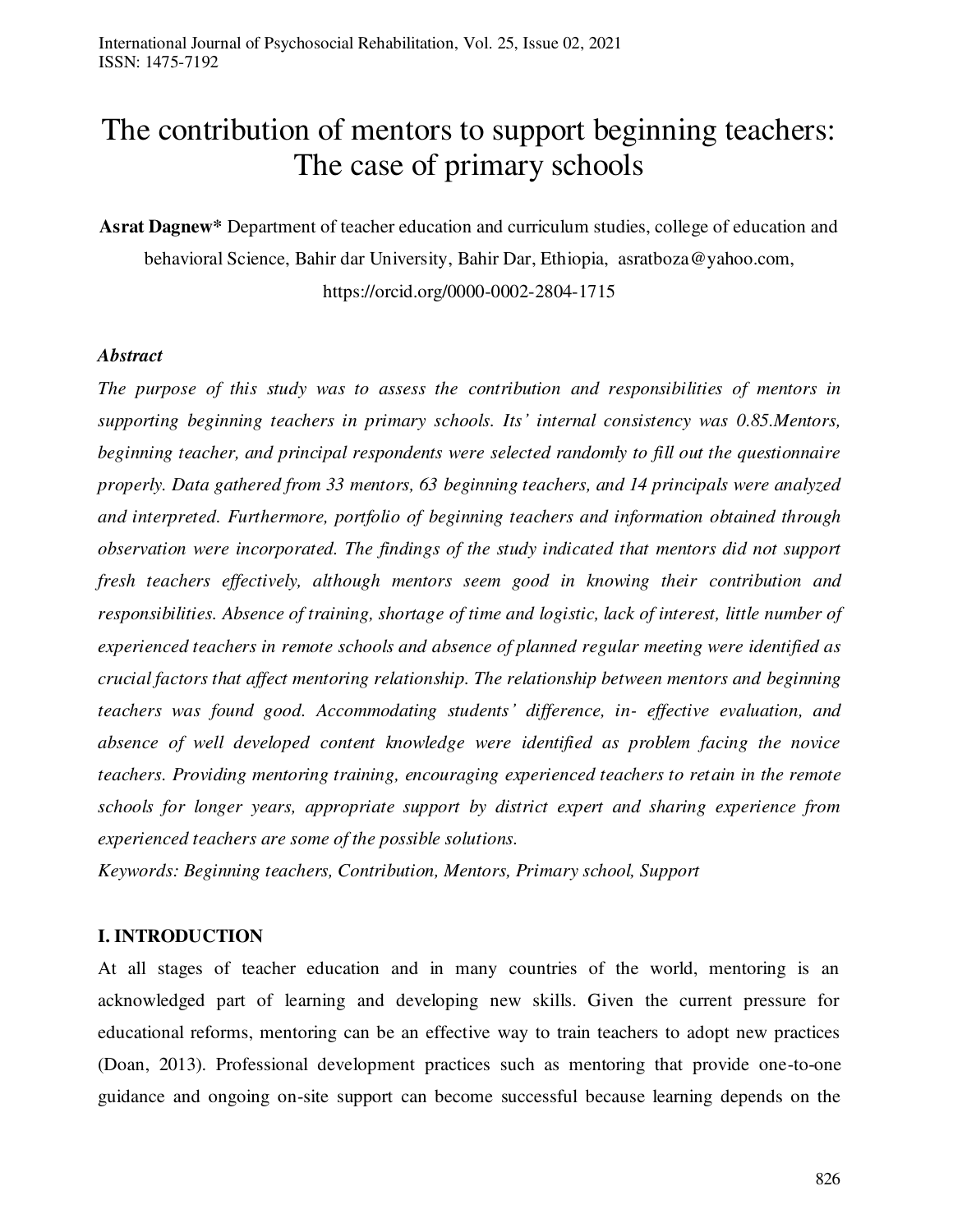collegiality among teachers. A scene of collegiality also makes less experienced teachers feel safe to make mistakes, study themselves and share learning with each other to create excellence in their delivery ( Dantonio, 2001). The support for mentoring in teacher training is relied for supporting novice teachers in keeping up with the constant demands of new educational reforms that require them to adopt new practice (Doan, 2013).

According to Tessema (2007), in Ethiopia a mentor is an experienced practitioner who provides professional guidance and support. Similarly, Donaldson (2008) defined a mentor as normally a more experienced colleague with knowledge of the needs and professional contexts of other person. Mentoring is therefore, the process by which experienced teachers give support, motivation and any other help when necessary to someone less experienced. It is also a method that helps newly employed teachers(novice) to set goals and strive for their success by having the necessary knowledge, skills, and attitude (Tessema, 2007). It is a means of support offered by a staff member or colleague with more experience in the profession to another staff member who is with little experience. To be a mentor requires knowledge - not only of the subject itself but also knowledge of communication and teaching. Someone may have a wealth of knowledge and experience within the lifestyle, but without the skills to impart that knowledge, it can never be passed on properly.

A mentor must be a teacher, and trustworthy enough to be a confidante where necessary, to be able to give guidance, support and advice, without prejudice and with an open minded view at all times. To be a mentor means giving time. There is no point in saying "I will be your mentor" if you then can't find the time to do so.

Mentoring is not something that should be taken on without due consideration of the effect it can have on your own life. The person being mentored needs regular time and sometimes spontaneous time as well, if there is a question or a situation that needs addressing.

So a dominant mentor in BDSM should have a good knowledge of the aspects of this lifestyle, as well as skills and experience in play, and be able to teach these things to the person being mentored if needed. Not all mentoring is the same, perhaps some may need full on lessons as well as the theoretical and the advice, but there are situations where practical lessons are not needed.

A good mentor will encourage his or her protégée to seek out knowledge from other places as well and may advise on books to be read or tasks that would be good learning curves.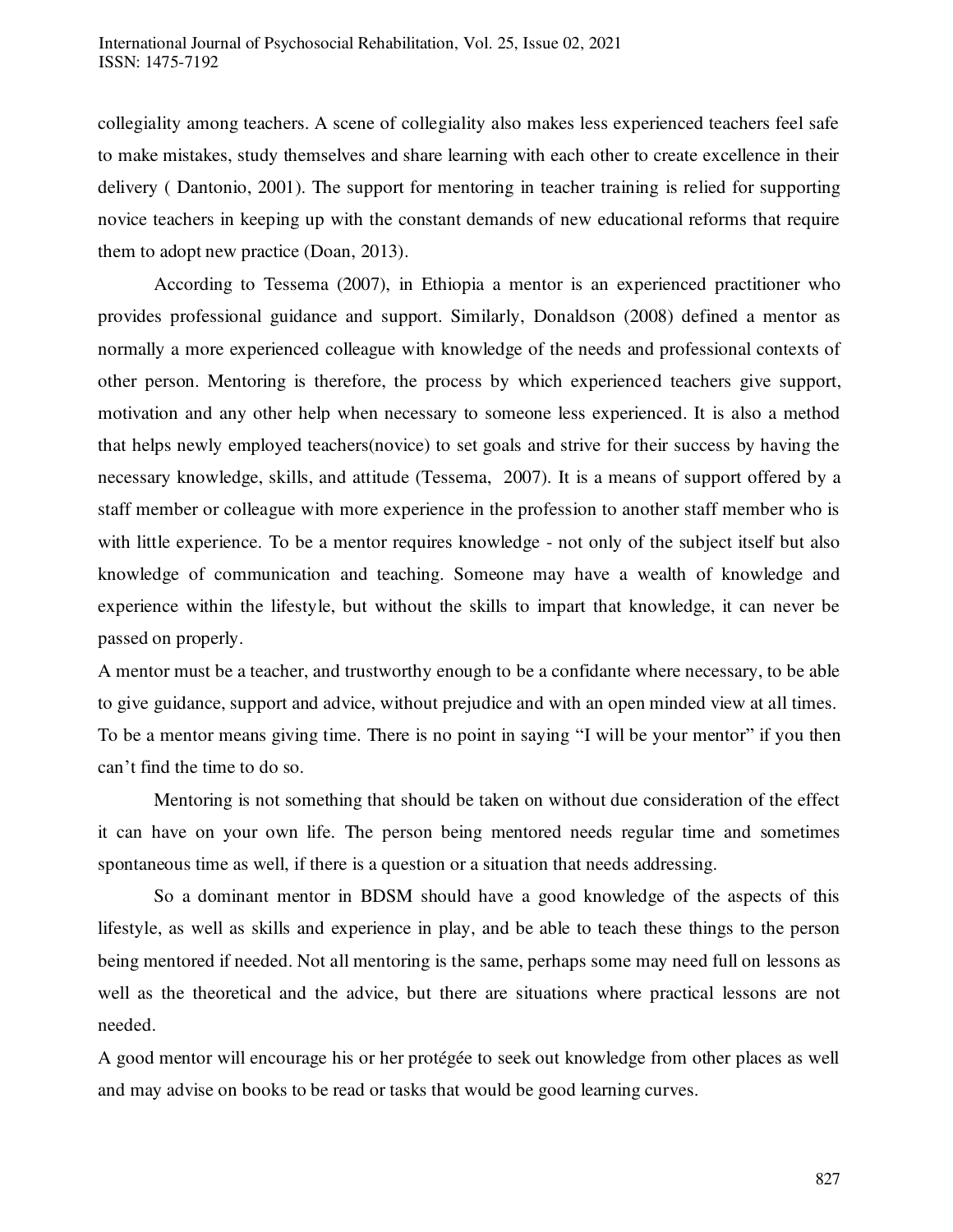A mentor role should not be confused with the role of training a submissive or becoming someone's Dominant. These are all separate aspects of life within BDSM… and there are some who like to think that calling themselves "mentor" gives them the right to take advantage of and take liberties with the person being mentored. A mentor should not be engaging in play with the person being mentored, as this changes the dynamic from one of Mentor to one of trainer or play partner, or potential Dominant. A mentor should not be imposing restrictions or punishments; this is not what a mentor does. A mentor should, however, expect some level of commitment – and not expect that the person being mentored will just take what he or she thinks is needed and then walk away and not give anything back..

I have seen my Master in a mentor role, He is often asked to mentor people and takes each request individually, considering whether or not He is the best person for the job, and whether or not He has the time to give - and He does not always say yes.

He believes that the role of a Mentor is more than just being a teacher or guide, He believes that a good friendship base is necessary for Mentorship, which is different to teaching…though has many of the same characteristics. In other words, a mentor is definitely a teacher, but a teacher is not necessarily a mentor.

A teacher teaches you a craft or a skill which can help you in your life, whereas a mentor tends to help you determine your own outlook on life and on the world we choose to be a part of…a mentor leads by example – a mentor is the person you strive to be like, to emulate.

A teacher does not get as involved in your life as a mentor, and a teacher maybe teaching a room full of people, whereas mentorship is much more a one on one basis, which makes it more intimate and more personal. Of course there are also submissive who need mentors, a new and unsure sub can be greatly helped by having a mentor or advisor, often this turns into a deep friendship between the more experienced submissive and the new one.

I love being able to communicate and teach, and to see people learn and gain confidence from the knowledge I can give, is very worthwhile for me and very satisfying.

I am sometimes amazed at the fact that people consider me experienced enough to ask questions and to accept my advice, but I relish it, because when I was new and just starting out, I had no one to ask, no one to talk to, no one to discuss feelings and emotions with at all. I remember how I felt and I now believe that my role as mentor gives back something to this community which has been so welcoming and friendly to me, and gives those who ask me to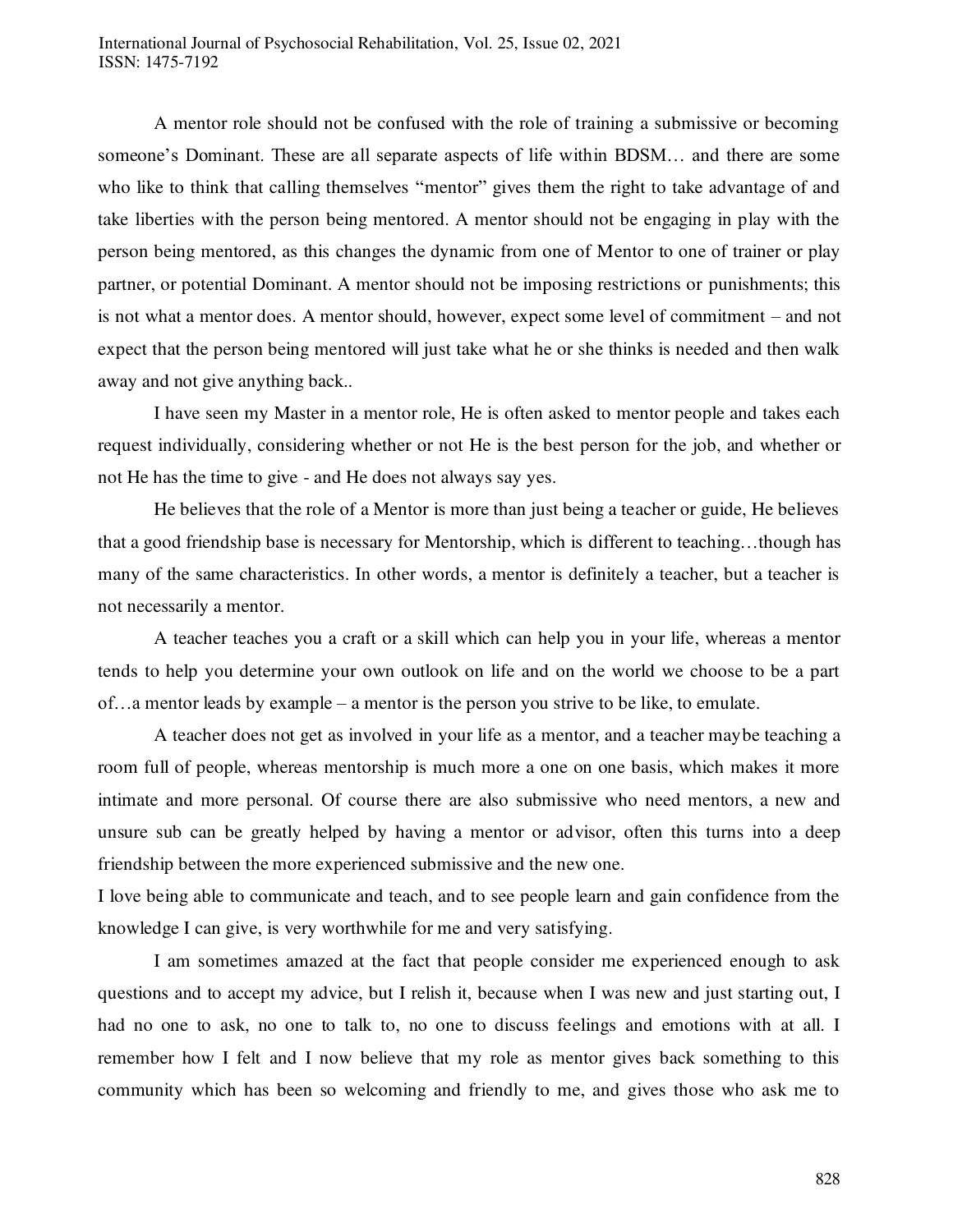mentor them, something that I never had. I try to make myself available to anyone who may need a submissive to talk to, though i do now take more care of myself to make sure that i do not get burnt out by trying to give too much advice and ignoring any of my own issues. There is often a lack of willingness to take on a mentor role, which is a shame as there are many people who have much to offer the new people coming into the scene.

Unfortunately, there are a few unscrupulous people who sometimes decide to be a mentor, and who do it for the wrong reasons, and without the knowledge or skills needed  $-$  it is this minority group that can give mentorship a bad name.

It is my opinion that those who have a good mentor in the scene should eventually be prepared to take on that role at some stage in their own future, so that the right values and lessons will continue to be passed on. If we can all give a little back then the community will flourish and grow.

Teachers who are new to the profession often experience stress in their teaching experiences. In addition to the traditional burdens of school rules, deadlines, procedures and expectations, today's schools face many new challenges: schedules are tight, assessing students are much more stringent requirement, and teachers are busier than ever trying to keep up with new content, new technology, and new methodology( Gagen,et al.2005). Novice teachers are more likely vulnerable because they are more likely than their more experienced colleagues to be assigned to low- performing students (Gagen,et al.2005). Despite the added challenges that come with teaching children and adolescents with higher needs, most novice teachers are given little or no mentoring they have to contend with lack of professional support and feedback, and a demonstration of what it takes to help their students succeed (Anthony & Kristsonis, 2006).This shows that mentors play significant roles in providing support for new teachers as they manage classrooms.

Studies conducted in the primary schools of Ethiopia in the last three years demonstrated that new teacher turnover rates can be cut in half through comprehensive induction that includes a combination of high quality mentoring professional developmental support, scheduled interaction with other teachers in the school and in the community at large, and formal assessment for new teachers during at least their first two years of teaching (Smith & Ingersoll, 2004). Regarding its process and careful planning in the primary school of the study area, it has been reported in different meetings, panel discussions, workshops, seminars and discussions that the mentoring process in particular, and the CPD program in general, has many problems or constraints in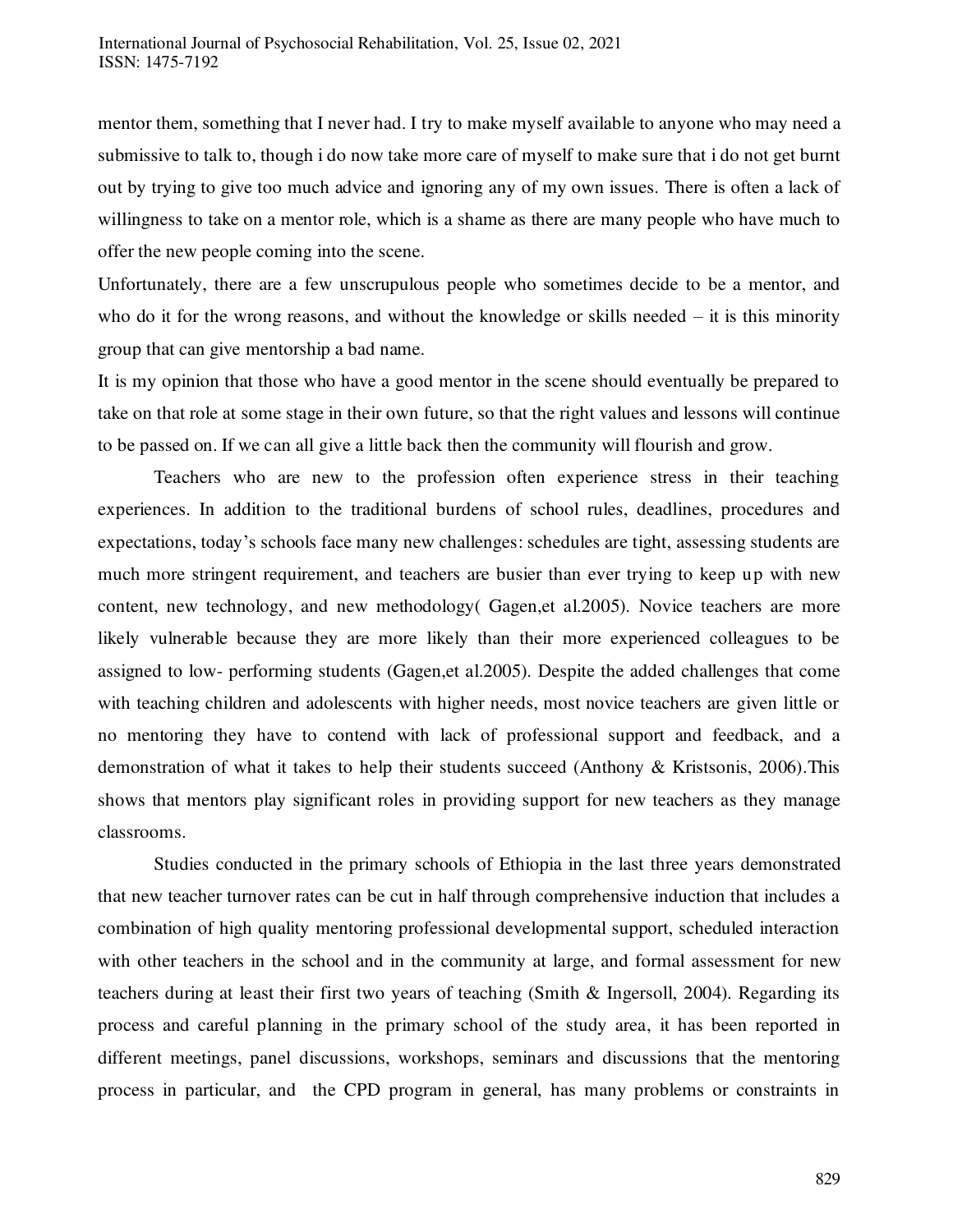implementation. In fact, there is also lack of a recognized study (at least to the researcher's knowledge) that explains whether mentors are appropriately guiding novice teachers or they failed to do their responsibilities in the Ethiopian context. Besides, there is knowledge gap (lack of experience) on the status of mentors' and novice teachers' relationship during the mentoring process in the district primary schools.

Mentors regarded mentoring as an important responsibility, believed they were effective in their role, and found the experience of mentoring a rewarding one. In Donaldson's (2008) study, mentors thought "they had created an appropriate balance between pastoral care and support and level of challenge for new teachers." Mentors gave clear accounts of ways in which novice teachers acted upon their support, sharing experience and were making progress in developing skills as teachers. In addition to this, mentors found it beneficial when another promoted member or staff under took an occasional lesson observation and confirmed that beginning teachers were making appropriate progress. The duties undertaken by mentors were in most cases, outlined clearly in the form of guidelines. The guidelines provided in continuous professional development manuals, helped mentors and novice teachers to develop their understanding and expectations of support strategies.

According to the (Akalu, 2016 & Rhodes, et al. 2004), mentors must possess ideals and expertise of the teaching profession, which are shared with the new teacher. The function of the mentor teacher varies depending on the needs of the new employee, the goal of the mentoring program, and the local and broader education.

It should be kept in mind that the mentor teacher is a helper, not a supervisor, or evaluator, and "a very special person, a model of professionalism". Most of the time, various literatures, books and studies related to mentoring typically describe the benefits for novice teachers. However, facilitators of mentoring programs and researchers are recognizing that mentors also derive substantial benefits from the mentoring experience (Donaldson, 2008). Teacher quality is improved by the implementation of best teaching practice. Mentoring plays a significant role in the implementation of best practices by asking reflective questions, and providing curriculum resources. Thus, for the purpose of effective mentoring to take place, the mentor and novice teacher must develop a full faith interaction and share common interests, values and goals among each other. It is not only the duty of mentors for effective interaction but novice teachers also have a great role in the mentoring process.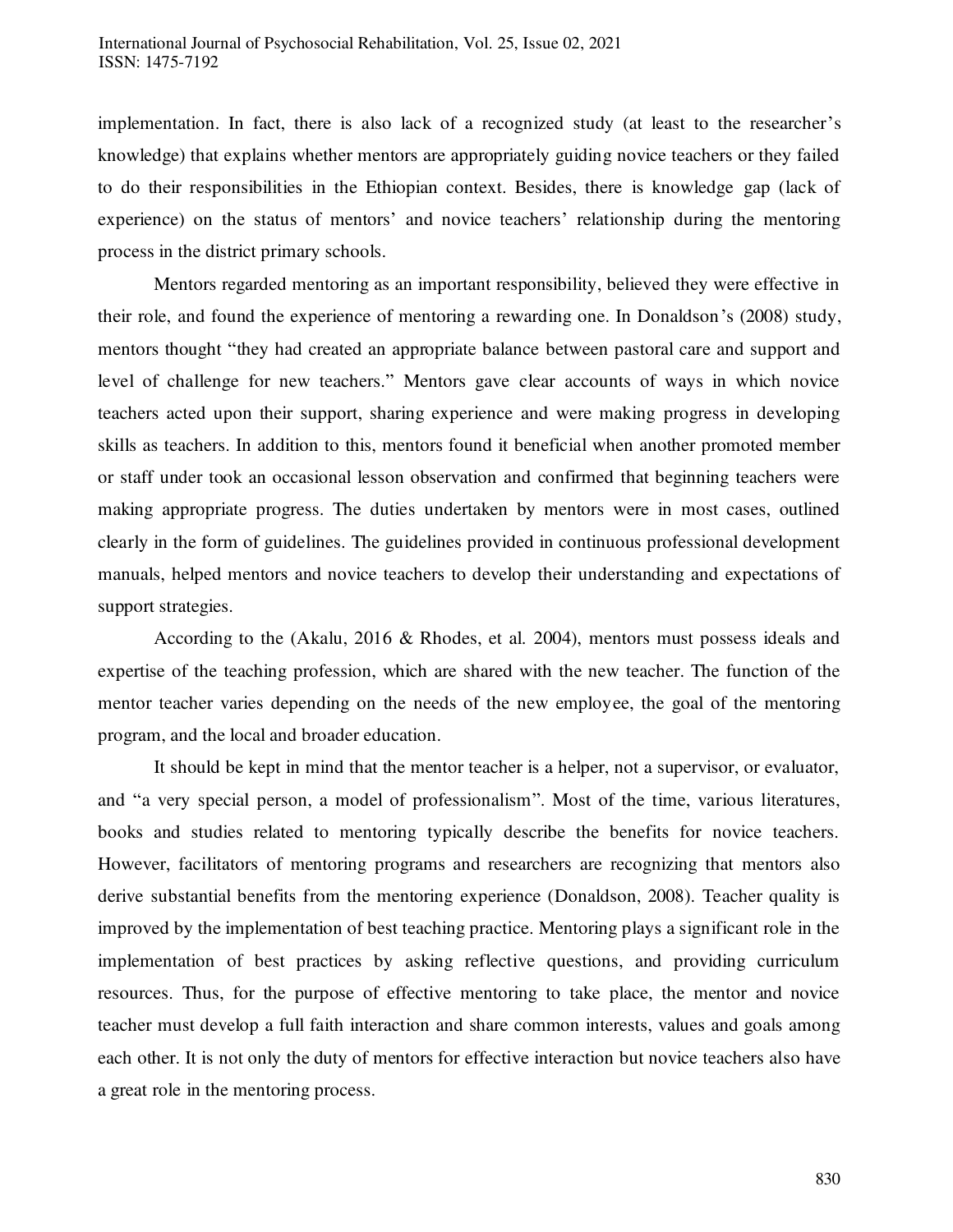#### International Journal of Psychosocial Rehabilitation, Vol. 25, Issue 02, 2021 ISSN: 1475-7192

Being new, beginners are seldom aware of the school culture, norms, and expectations (Wildman et al.1992).They must learn the social expectations and conventions that guide daily school operations and interactions among administrators, colleagues, parents, and students. Novices often do not understand their roles in the social setting, and the mentors may have to smooth over blunders, at times putting their own reputations on the line. Even after initial training and consciousness-raising, the mentors often forgot or were not truly aware of the differences between experts and novices. Problems also arose when the beginner would not reciprocate in the sharing process. Occasionally, mentors commented that their beginners would take everything (e.g., time, materials, and ideas) and give nothing in return (Matters, 2009).Conditions that created problems for novices often related to their academic or extra-curricular assignments.

Today, mentoring has become an important topic in Ethiopian education and a preferable strategy in continuous professional development program focused on beginning teachers' induction (Tulu, A. 2019).Besides, creating new career opportunities for experienced teachers, assigning mentors to work with and help for beginning teachers represent an improvement over the abrupt and unassisted entry into teaching that characterizes the experience of many novices. Inservice training given to mentors expands the teaching role and thus improves the quality of mentoring. Growe, R.& Montgomery,P 1999) stated that the mere presence of a mentor is not enough; the mentor's knowledge of how to support new teachers and skill at providing guidance are crucial factors. Mentoring is likely to be of no value if mentors do not improve in their knowledge and expertise and change teaching practices to reflect current research. Similarly, (Davis, & Higdon, 2008) proposed that mentoring could only be effective if both parties are willing to grow and learn and base their relationship on mutual trust and openness.

In general, there is a growing concern among educators, whether at the national or district level, that the single most important factor in determining student performance is the quality of his or her teachers. Therefore, if the national goal of achieving quality of education for all across the country is to be met, it is critical that efforts be concentrated on developing and training highquality teachers in every community and at every grade level. Moreover, qualified and efficient mentors are also very necessary to help, guide, and create expert beginning teachers. Therefore, considering the importance it gives to mentors and newly deployed teachers, the researcher finds it necessary to make a study on the roles of mentors in helping novice teachers. Therefore, this study attempted to identify and describe the role of mentors in supporting beginning teachers, major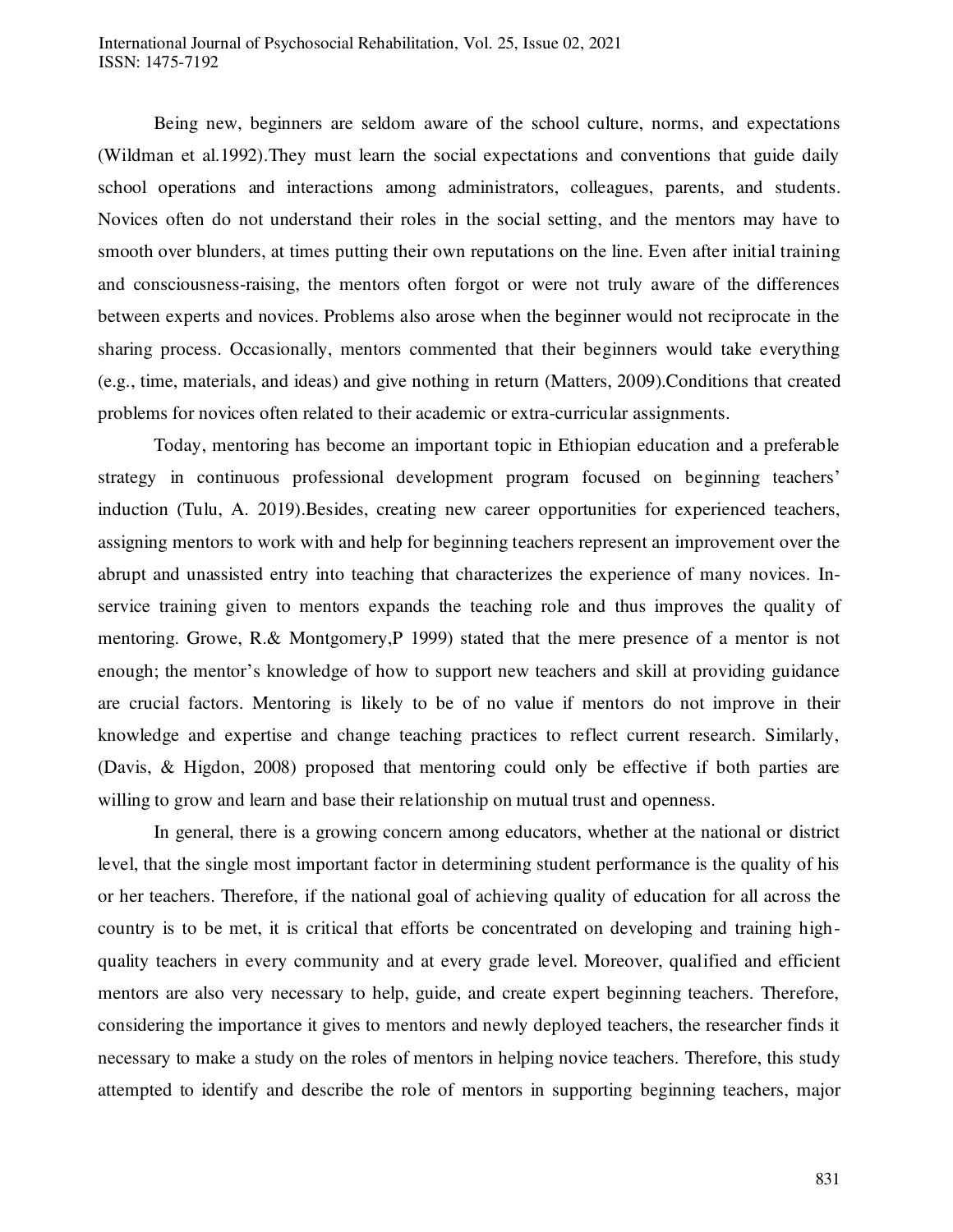factors that affect the mentoring process of the novice and the mentors, an investigation has been made to identify whether the relationship between mentor and beginning teachers during mentoring was effective or not effective. Based on the above discussions, this study aimed at answering the following research questions:

- 1. Do mentors guide and support beginning teachers frequently?
- 2. Do mentors know their roles and responsibilities to support beginning teachers to think critically?
- 3. What are the conditions that affect the mentoring relationship between the mentors and less experienced teachers?
- 4. What are the major issues faced by beginning teachers?

 The general objective of the study was to investigate mentors contributions in guiding and supporting beginning teachers in Dangila district primary schools. Accordingly, the specific objectives of the study were to identify mentors guide and support fresh teachers frequently, to assess the role and responsibility of mentors, to investigate the conditions affecting mentoring relationships and to identify major problems faced by beginning teachers.

# **II. MATERIALS AND METHODS**

The research design of the study was descriptive survey research. This research design deals with the current state of affairs of the mentors, new teachers and of principals about the role of mentors in guiding and supporting novice teachers.

# *Source of Data*

For this study, primary sources of data were employed. The primary sources were mentors, beginning teachers and principals of Dangila district primary schools. The determination of sample schools was based on Dangila district 2018 annual Educational report.

According to this report, there were 48 primary schools. Of these, 26 Primary schools were Without fresh teachers and the remaining 22 primary schools were with novice teachers. So, the researcher selected 22 primary schools as a target population for this study. From these 22 primary schools14 (63.6%) schools were selected by simple random sampling.

Simple random sampling technique gives an equal chance for all the study population.

Why 14 schools were selected? Because the 14 schools can be above 50% and representative for the study population.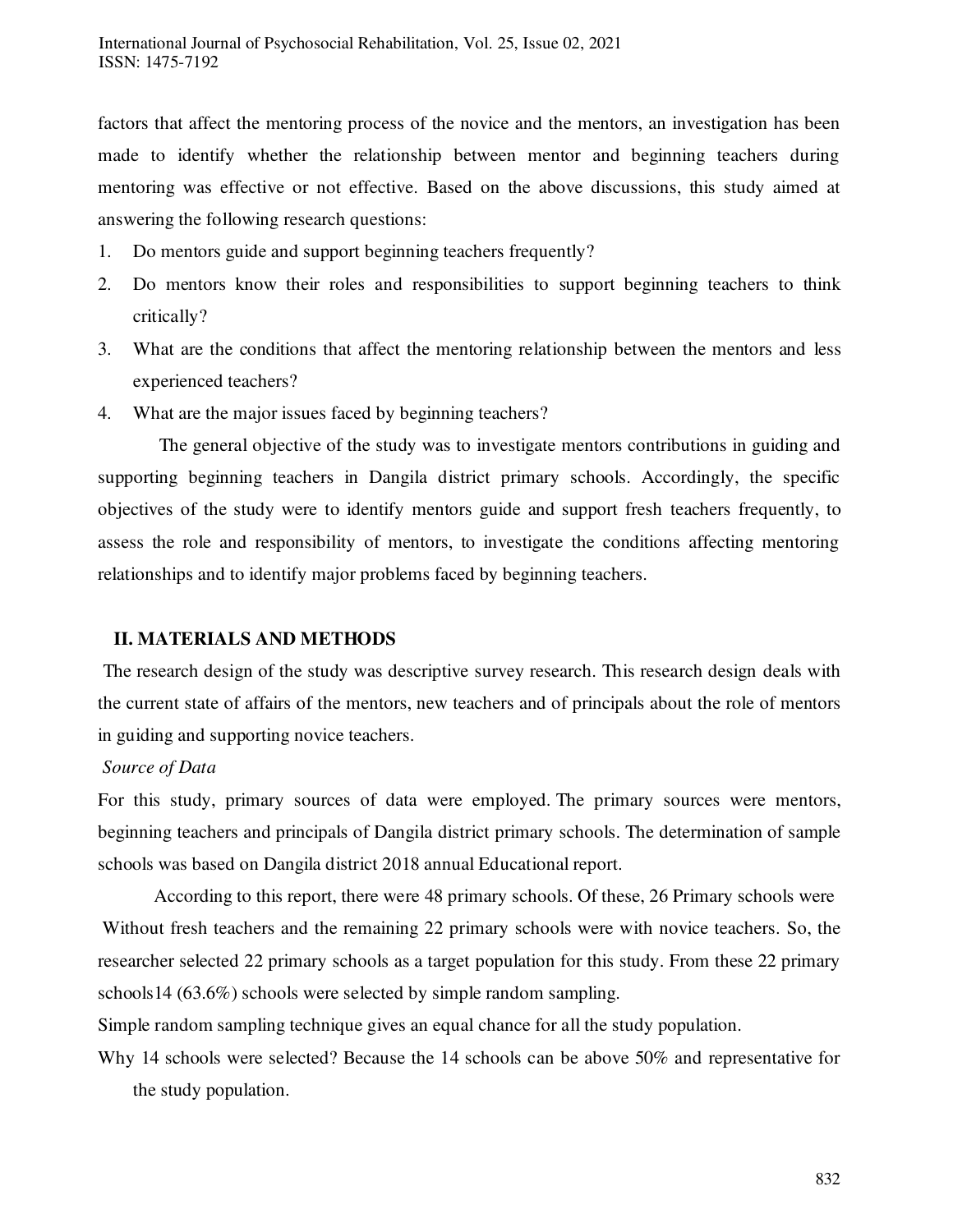All the teachers who had three years and above experience and who were assigned as mentors and all the mentees were the respondents of this study. Therefore, 42 mentors (30 males and 12 females) and 68 novice teachers (27 males and 41 females) were selected by comprehensive sampling technique since the number of teachers was manageable. In addition 14 school principals (13 males and 1 female) were selected from the sample schools as the already selected schools were 14.

#### *Data gathering instruments*

The main data gathering instruments of the study were close ended and open ended questionnaires. Interview and observation were used to supplement the information obtained through the questionnaire. The questionnaire was prepared in a likert scale such as strongly agree, agree, undecided, strongly-disagree and disagree. The mentors gave responses regarding the novice teachers while the novice teachers were responding questions about the mentors. Two sets of questionnaires were developed by the researcher:

- 1. The questionnaire for the mentors contained 45 items, designed to obtain data about conditions that affect mentoring relationships, major problems facing beginning teachers and to check the presence of healthy relationships between mentors and novice teachers. These were based on the procedure of data administration that mentors communicated with their mentees to obtain empirical data from respondents.
- 2. The second questionnaire was prepared for beginning teachers, having 35 items designed to obtain information about effectiveness of mentors, role and responsibility of mentors, conditions that affect the mentoring relationships and the degree of healthy relationship. These were based on the novice teachers' responses they participated in which mentees reply.

Reliability of the questionnaire was determined by alpha coefficient and it was 0.85 for effectiveness of mentors, 0.88 for the role and responsibility of mentors, 0.77 for the conditions that affect mentoring relationship, 0.83 for health relationship, and 0.86 for the major problems faced to novice teachers. Reliability of the questionnaire was calculated after pilot study conducted outside the sample schools. That is why each research questions indicates consistency of the instrument.

#### *Data analysis techniques*

In the presentation and analysis of data, descriptive statistical analysis was employed. Some of the items of the questionnaire were grouped into their categories. Data collected through structured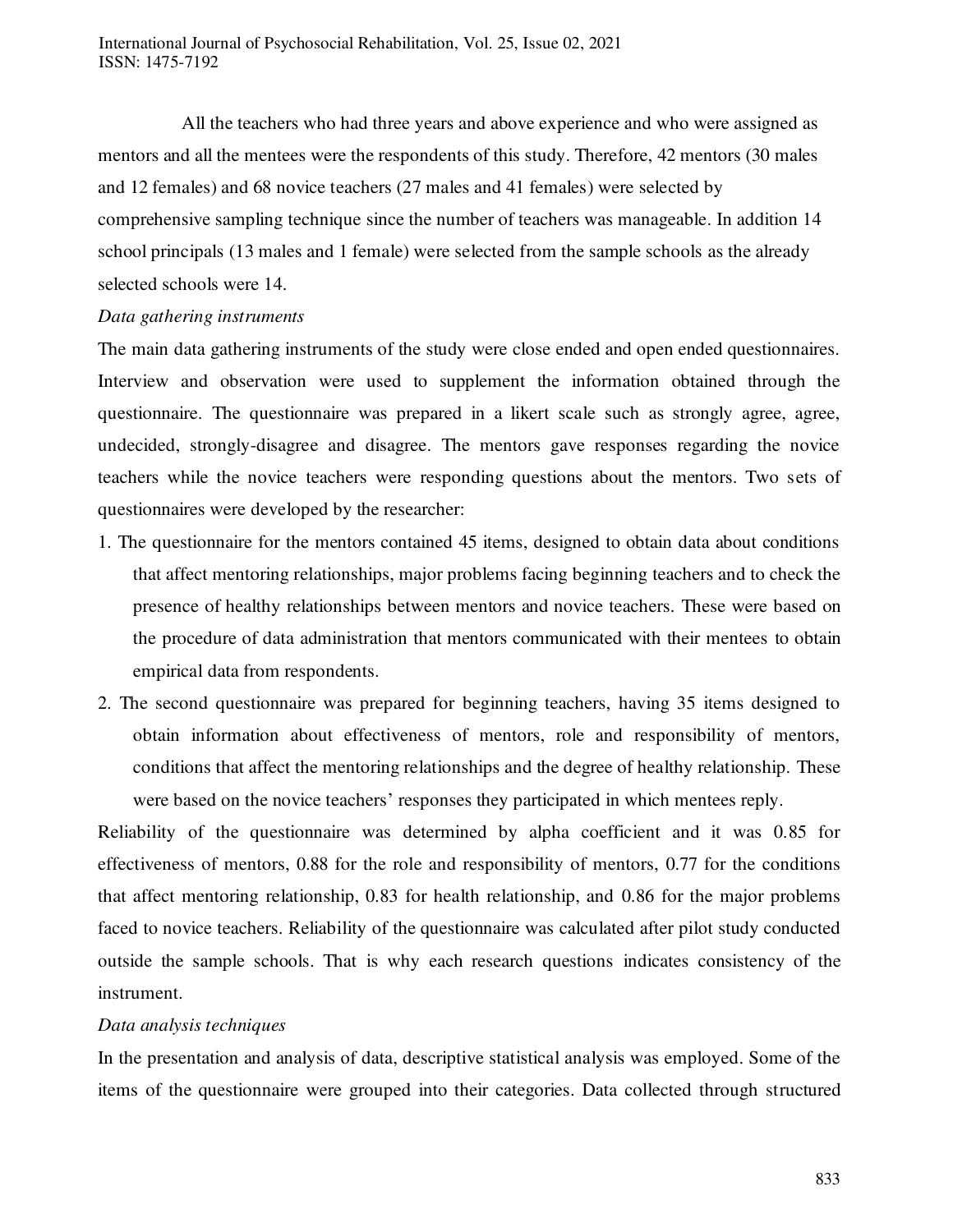questionnaire were analyzed using percentage and mean. Narrative description was applied for the information obtained through observation and interview to triangulate results of the data collected through questionnaires.

# **III. RESULTS AND DISCSSION**

This part of the paper deals with the analysis of the data gathered from sample school mentors and beginning teachers in the study area. A total of 110 copies of questionnaires were distributed to the respondents. Of which 68 questionnaires were distributed to novice teachers and 42 questionnaires were distributed to mentors in the sample elementary schools. However, for various reasons all the questionnaires were not returned and correctly filled. The response rate was 96(87.3%). The remaining 4 %( 12.7) respondents were not filled properly. Thus, 63 questionnaires obtained from novice teachers and 33 questionnaires obtained from mentors were used for this study

### *Mentors Effectiveness in supporting beginning teachers*

| N                | <b>Items</b>                |            | <b>Total Number of respondent</b> |      |                      |                |                |                |                |              | Mea            | <b>Standa</b> |      |      |
|------------------|-----------------------------|------------|-----------------------------------|------|----------------------|----------------|----------------|----------------|----------------|--------------|----------------|---------------|------|------|
| $\bf{0}$         |                             |            |                                   |      | Novice Teachers - 63 |                | $\mathbf n$    | rd Dev.        |                |              |                |               |      |      |
|                  |                             |            | <b>Rating Scale</b>               |      |                      |                |                |                |                |              |                |               | (M)  |      |
|                  |                             | Respondent | $\mathbf{1}$                      |      | $\overline{2}$       |                | 3              |                | $\overline{4}$ |              | 5              |               |      |      |
|                  |                             |            | $\mathbf N$                       | $\%$ | $\mathbf N$          | $\%$           | N              | $\%$           | ${\bf N}$      | $\%$         | ${\bf N}$      | $\%$          |      |      |
|                  |                             |            | $\mathbf{O}$                      |      | $\mathbf{O}$         |                | $\mathbf 0$    |                | $\mathbf{O}$   |              | $\mathbf 0$    |               |      |      |
| $\mathbf{1}$     | Mentors possess qualities   | N.T        | 6                                 | 9.5  | $\mathbf{1}$         | 30.            | 9              | 14.            | $\overline{2}$ | 38.          | 5              | 7.            | 3.04 | 1.18 |
|                  | and abilities that you      |            |                                   |      | 9                    | $\overline{2}$ |                | $\overline{4}$ | $\overline{4}$ | $\mathbf{1}$ |                | 9             |      |      |
|                  | respect and admire.         |            |                                   |      |                      |                |                |                |                |              |                |               |      |      |
| 2                | Mentors have                |            | 6                                 | 9.5  | $\overline{2}$       | 33.            | $\mathbf{1}$   | 22.            | $\mathbf{1}$   | 28.          | 5              | 7.            | 2.87 | 1.09 |
|                  | understanding of            |            |                                   |      | $\mathbf{1}$         | 3              | $\overline{4}$ | $\overline{2}$ | 8              | 6            |                | 9             |      |      |
|                  | instruction in the area you |            |                                   |      |                      |                |                |                |                |              |                |               |      |      |
|                  | teach.                      |            |                                   |      |                      |                |                |                |                |              |                |               |      |      |
| 3                | Mentors are exemplary       |            | 6                                 | 9.5  | 2                    | 31.            | $\mathbf{1}$   | 17.            | 2              | 33.          | $\overline{4}$ | 6.            | 2.98 | 1.17 |
|                  | teachers for you.           |            |                                   |      | $\overline{0}$       | $\overline{7}$ | $\mathbf{1}$   | 5              | $\mathbf{1}$   | 3            |                | 3             |      |      |
| $\boldsymbol{4}$ | Mentors show an             |            | 6                                 | 9.5  | $\overline{2}$       | 36.            | $\mathbf{1}$   | 20.            | $\mathbf{1}$   | 23.          | 5              | 7.            | 2.85 | 1.14 |
|                  | awareness of current        |            |                                   |      | 3                    | 5              | 3              | 6              | 5              | 8            |                | 9             |      |      |

# *Table 1: Mentors abilities to Guide and Support beginning Teachers*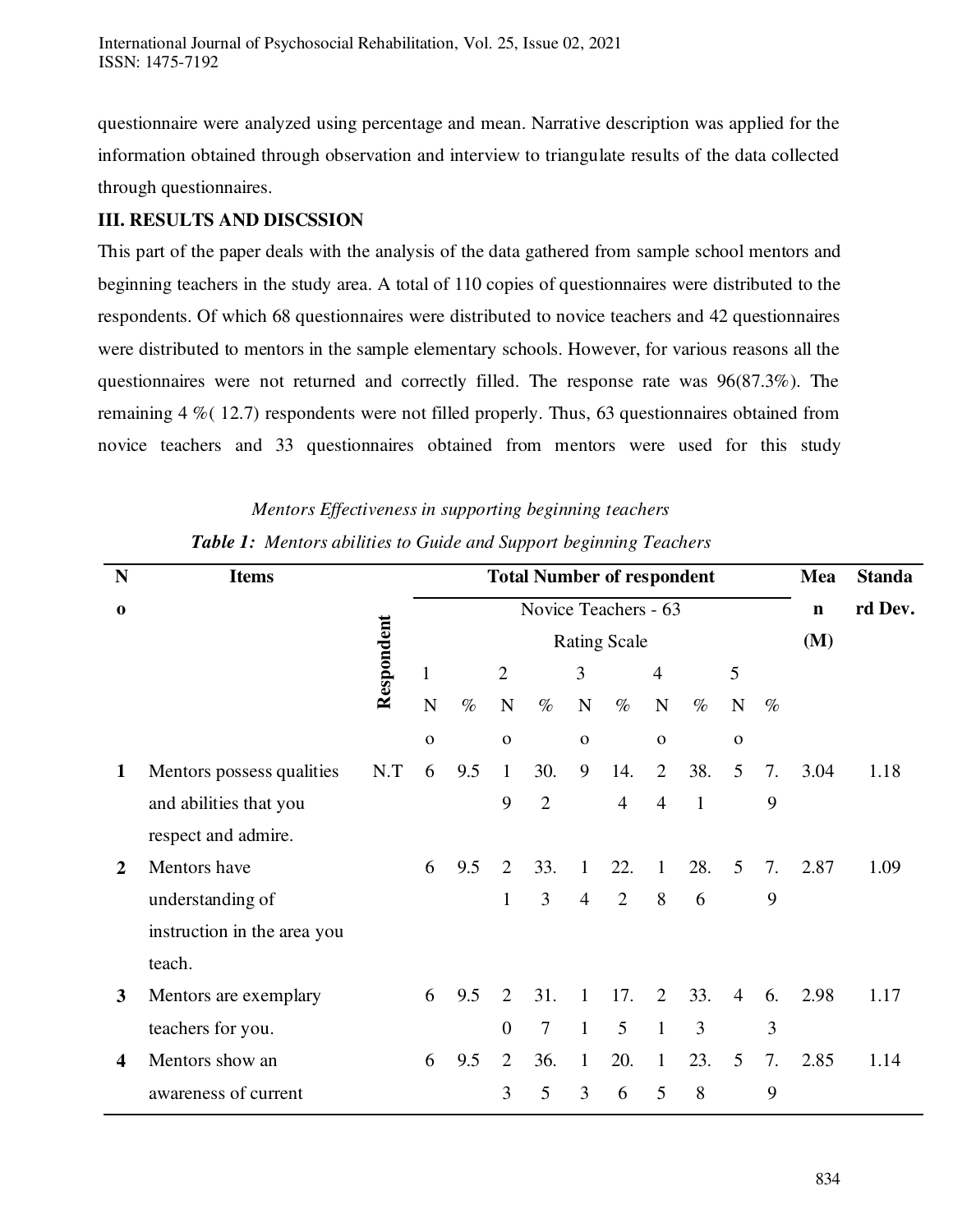| teaching trends.            |  |             |  |  |  |                                |      |
|-----------------------------|--|-------------|--|--|--|--------------------------------|------|
| Mentors demonstrate a       |  |             |  |  |  | 5 7.9 2 36 1 17 1 4.7 3 4 2.80 | 1.09 |
| wide range of interpersonal |  | 6 5 1 4 8 6 |  |  |  |                                |      |
| skills.                     |  |             |  |  |  |                                |      |

Key: N.T= Novice teachers**,** strongly agree=5, Agree=4, undecided=3, Disagree=2, strongly disagree=1,

Table 1, presents mentor effectiveness in guiding and supporting novice teachers. As rated by respondents, against the mean scores(average score) were interpreted in such a way that mean scores below 3 indicated ineffectiveness of the mentor, inversely a mean score value of 3 or greater than 3 indicated effectiveness of the mentor. 39.6% of the novice teachers disagreed that mentors possessed qualities and abilities that respect and admire while the majority (46%) agreed the idea. Hence, novice teachers believed that mentors possessed qualities and abilities that respect and admire.39.6% was the sum total of strongly disagree and disagree rating scales which grouped together for the convenience of data analysis.

On item 2, of the same table, 42.8% of the novice teachers believed that mentors had no understanding of instruction while 36.5% of the novice teachers agreed the idea. Therefore, mentors had not enough understanding to support the mentees. Item 3,(39.6%) of novice teachers believed that mentors were exemplary teachers but(41.2%) disagreed the idea. Thus, Dangila district primary school teachers believed on mentors were not exemplary teachers.

In relation to item 4, the majority (46%) of novice teachers disagreed while (31.7%) of them agreed. Therefore, novice teachers in that district did not believe on mentors' awareness of current teaching trends. In the last item of this table however,  $(44.4\%)$  of novice teachers disagreed on mentors interpersonal skill, (9.52%) of the novice teachers agreed upon. It seems to be true that mentors had shortage of interpersonal skill to sustain positive professional relationships.

Mean score was used to show the effectiveness of mentoring program. In line with this, the mean score of novice teachers in item 1 was (3.04) which were above 3. In the application of mean score, the researcher did not keep to the patterns of presenting starts through percentage (%). This indicated that novice teachers in the sample schools believed on mentors qualities and abilities. For the remaining for items, the mean score of novice teachers were below 3 (i.e.2.87, 2.98, 2.85, and 2.87) respectively. This shows that mentors have less ability to support novice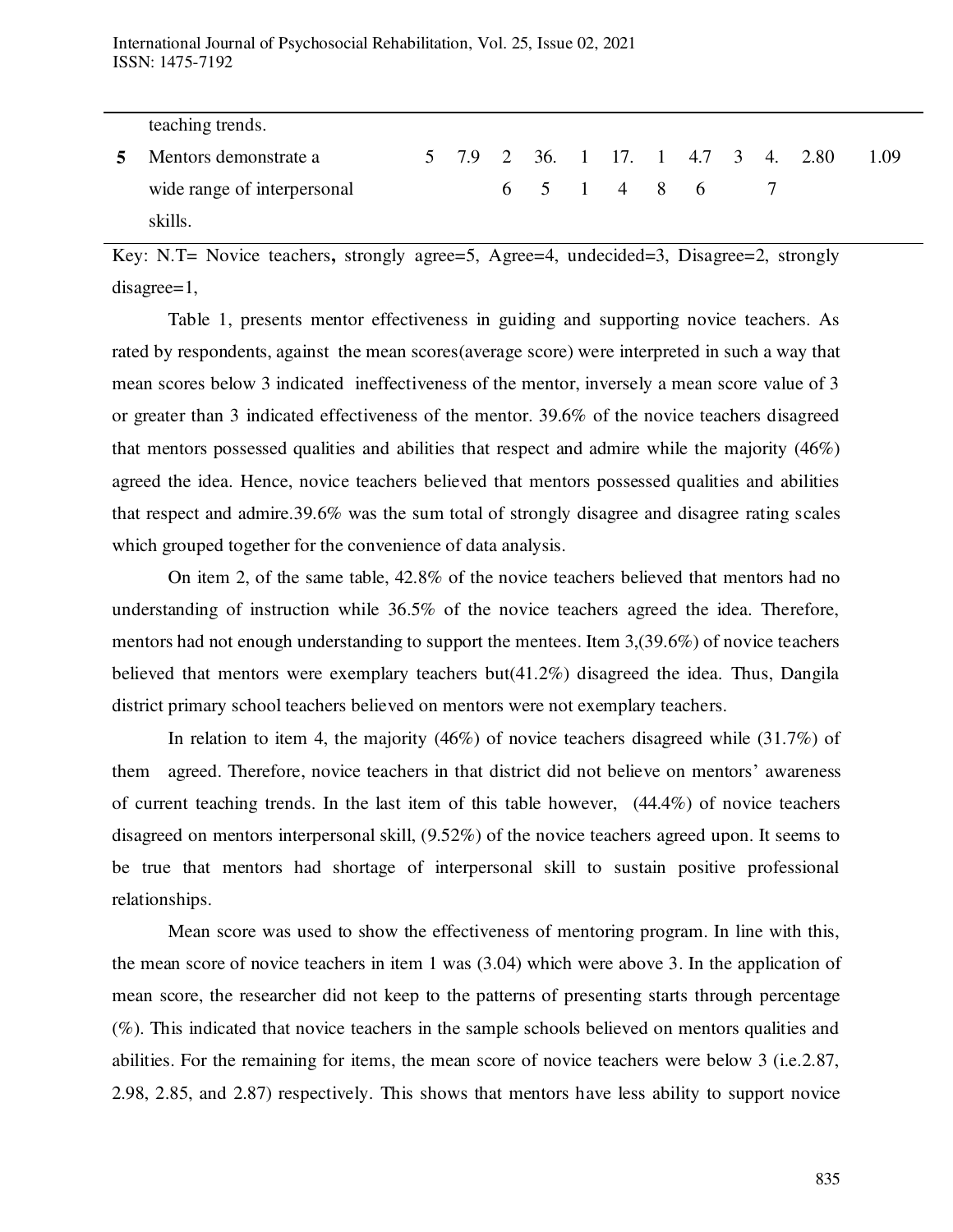teachers. According to Rhode, (2012) & MOE (2013), mentors should be exemplary, have good interpersonal skills, and awareness of current teaching trend.

*Roles and responsibilities of mentors* 

| N            | <b>Items</b>           |            | <b>Total Number of respondent</b><br>Mea |              |                |                |                |      |                |                |                |                |      | <b>Standa</b> |
|--------------|------------------------|------------|------------------------------------------|--------------|----------------|----------------|----------------|------|----------------|----------------|----------------|----------------|------|---------------|
| $\bf{0}$     |                        |            | <b>Mentors - 33</b>                      |              |                |                |                |      |                |                |                |                |      | rd Dev.       |
|              |                        |            |                                          |              | (M)            |                |                |      |                |                |                |                |      |               |
|              |                        | Respondent | 1                                        |              | $\overline{2}$ |                | 3              |      | $\overline{4}$ |                | 5              |                |      |               |
|              |                        |            | N <sub>o</sub>                           | $\%$         | $\mathbf N$    | $\%$           | $\mathbf N$    | $\%$ | $\mathbf N$    | $\%$           | N              | $\%$           |      |               |
|              |                        |            |                                          |              | $\mathbf 0$    |                | $\mathbf 0$    |      | $\mathbf 0$    |                | $\mathbf 0$    |                |      |               |
| $\mathbf{1}$ | Mentors serve as a     | M          | 3                                        | 9.1          | $\mathbf{1}$   | 33.            | $\overline{4}$ | 12.  | 9              | 27.            | 6              | 18.1           | 3.12 | 1.31          |
|              | professional role      |            |                                          |              | $\mathbf{1}$   | 3              |                | 12   |                | 3              |                | 8              |      |               |
|              | model                  |            |                                          |              |                |                |                |      |                |                |                |                |      |               |
| 2            | Mentors serve as a     | M          | 2                                        | 6.0          | 6              | 18.            | $\overline{4}$ | 12.  | $\mathbf{1}$   | 39.            | 8              | 24.2           | 3.57 | 1.22          |
|              | critical friend        |            |                                          | 6            |                | 18             |                | 12   | 3              | $\overline{4}$ |                | $\overline{4}$ |      |               |
| 3            | Mentors are models     | M          | $\overline{3}$                           | 9.1          | 8              | 24.            | $\overline{4}$ | 12.  | $\mathbf{1}$   | 36.            | 5              | 15.1           | 3.30 | 1.28          |
|              | of effective           |            |                                          |              |                | $\overline{2}$ |                | 12   | $\overline{2}$ | $\overline{4}$ |                | 5              |      |               |
|              | instructional          |            |                                          |              |                |                |                |      |                |                |                |                |      |               |
|              | techniques for novice  |            |                                          |              |                |                |                |      |                |                |                |                |      |               |
|              | teachers               |            |                                          |              |                |                |                |      |                |                |                |                |      |               |
| 4            | Mentors are sensitive  | M          | $\overline{3}$                           | 9.1          | 6              | 18.            | $\overline{4}$ | 12.  | $\mathbf{1}$   | 36.            | 8              | 24.2           | 3.48 | 1.30          |
|              | to needs of others.    |            |                                          |              |                | 18             |                | 12   | $\overline{2}$ | $\overline{4}$ |                | $\overline{4}$ |      |               |
| 5            | Mentors are            | M          | $\overline{4}$                           | 12.          | $\overline{7}$ | 21.            | 6              | 12.  | $\mathbf{1}$   | 36.            | $\overline{4}$ | 12.1           | 3.15 | 1.25          |
|              | enthusiastic about the |            |                                          | $\mathbf{1}$ |                | $\overline{2}$ |                | 12   | $\overline{2}$ | $\overline{4}$ |                | $\overline{2}$ |      |               |
|              | profession             |            |                                          |              |                |                |                |      |                |                |                |                |      |               |

# *Table 2: Qualities of Mentors*

Key=Mentors strongly agree=5, Agree=4, undecided=3, disagree=2, strongly disagree=1

From the above table, (45.48%) mentors agreed that they serve as a professional role model, while the remaining (42.4%) of the mentors were disagreed. For item 2, (63.64%) mentors agreed that they serve as critical friend to the novice teachers. But (24.24%) disagreed on the idea. Therefore, majority of the mentors believed that mentors serve as critical friends for mentees. For item 3,(54.58%) and (33.3%) of the mentors agreed and disagreed respectively.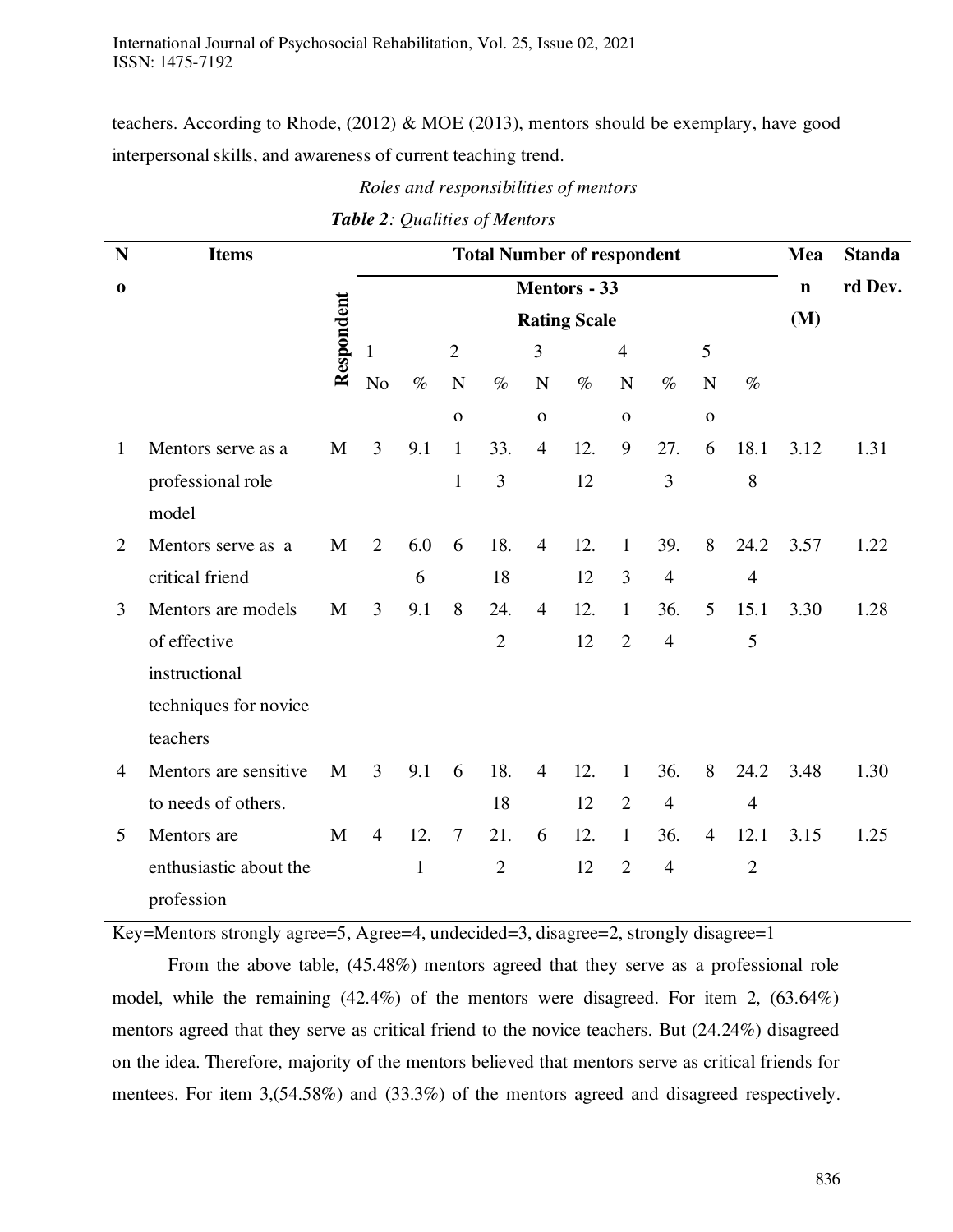Hence, majority of the mentors believed that mentors were models of effective instructional techniques for the novice teachers.

From table 2 above item 4  $&5$ , (48.5 %) and (33.32%) of the respondents agreed and disagreed respectively. Thus, most mentors were sensitive to the needs of others and enthusiastic about the profession. The mean score was used to indicate whether mentors know their roles and responsibilities .The mean score of mentors were greater than 3(i.e.3.12, 3.57, 3.30, 3.48, and 3.15 from item 1-5 respectively). This showed that mentors know their roles and responsibilities.

| N              | <b>Items</b>               |            | <b>Total Number of respondent</b> |                |                |                |                |                |                |                |                | Mea  | <b>Standa</b> |      |
|----------------|----------------------------|------------|-----------------------------------|----------------|----------------|----------------|----------------|----------------|----------------|----------------|----------------|------|---------------|------|
| $\bf{0}$       |                            |            |                                   |                |                |                | $\mathbf n$    | rd Dev.        |                |                |                |      |               |      |
|                |                            |            | <b>Rating Scale</b>               |                |                |                |                |                |                |                |                |      | (M)           |      |
|                |                            | Respondent | 1                                 |                | $\overline{2}$ |                | 3              |                | $\overline{4}$ |                | 5              |      |               |      |
|                |                            |            | $\mathbf N$                       | $\%$           | N              | $\%$           | N              | $\%$           | $\mathbf N$    | $\%$           | $\mathbf N$    | $\%$ |               |      |
|                |                            |            | $\mathbf O$                       |                | $\mathbf{o}$   |                | $\mathbf O$    |                | $\mathbf O$    |                | $\mathbf 0$    |      |               |      |
| 1              | Mentors get mentoring      | M          | 5                                 | 15.            | $\mathbf{1}$   | 42.            | $\overline{4}$ | 12.            | 7              | 21.            | 3              | 9.1  | 2.66          | 1.24 |
|                | training                   |            |                                   | $\overline{2}$ | $\overline{4}$ | $\overline{4}$ |                | 12             |                | $\overline{2}$ |                |      |               |      |
| $\overline{2}$ | Experienced teachers are   | M          | $\overline{4}$                    | 12.            | 5              | 15.            | $\tau$         | 21.            | $\mathbf{1}$   | 48.            | $\overline{2}$ | 6.06 | 3.21          | 1.16 |
|                | few in number at schools   |            |                                   | 1              |                | $\overline{2}$ |                | $\overline{2}$ | 6              | 5              |                |      |               |      |
| 3              | Mentors carefully          | M          | $\overline{4}$                    | 12.            | $\tau$         | 21.            | 6              | 18.            | $\mathbf{1}$   | 36.            | 3              | 9.1  | 3.12          | 1.21 |
|                | identify specific novice   |            |                                   | 1              |                | $\overline{2}$ |                | 18             | $\overline{2}$ | $\overline{4}$ |                |      |               |      |
|                | teachers need              |            |                                   |                |                |                |                |                |                |                |                |      |               |      |
| 4              | Mentors selection is       | M          | $\overline{3}$                    | 9.1            | $\mathbf{1}$   | 39.            | 5              | 15.            | 9              | 27.            | 3              | 9.1  | 2.87          | 1.19 |
|                | based on their personal    |            |                                   |                | 3              | $\overline{4}$ |                | 15             |                | 3              |                |      |               |      |
|                | and professional qualities |            |                                   |                |                |                |                |                |                |                |                |      |               |      |
| 5              | Mentors have planned       | M          | $\overline{2}$                    | 6.0            | $\mathbf{1}$   | 36.            | 5              | 15.            | 9              | 27.            | 5              | 15.1 | 3.09          | 1.23 |
|                | meeting program            |            |                                   | 6              | $\overline{2}$ | $\overline{4}$ |                | 15             |                | 3              |                | 5    |               |      |

 *Table 3: School related factors that affect mentoring* 

**Key:** M=mentors, strongly agree=5, Agree=4, undecided=3, Disagree=2, strongly disagree=1

As shown from table 3, the majority (57.55 %) of the mentors disagreed about the mentoring training but (30.31%) of the mentors agreed on the idea. Regarding teachers' experience, however majority (54.54%) of the mentors agreed that experienced teachers were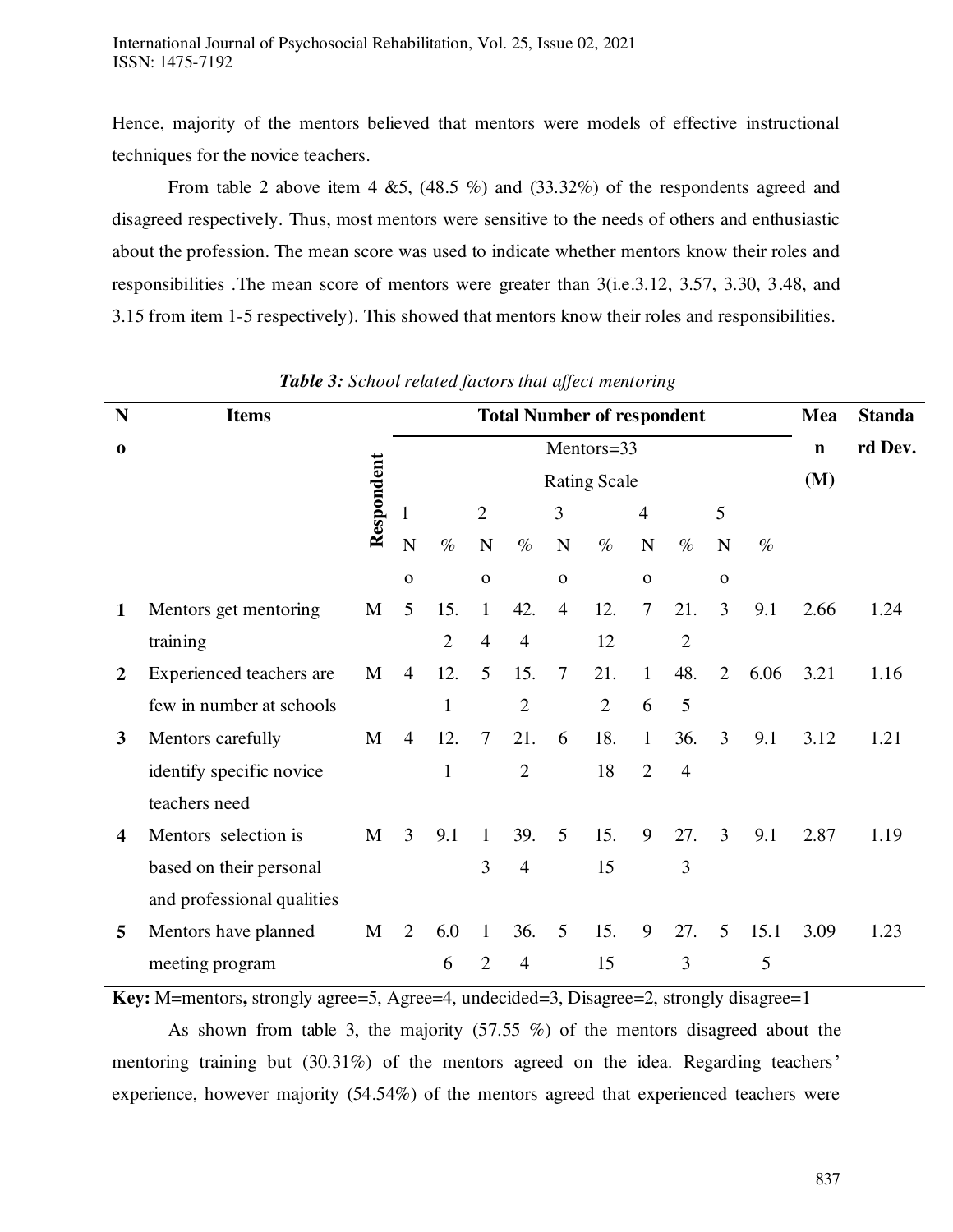few in number in the schools, small number of the mentors (27.22%) disagreed with the idea. Similarly,(54.54%) of the respondents agreed that mentors carefully identified specific novice teachers learning need. Nevertheless, (33.33%) mentors disagreed.

For item 4, (48.45%) of the mentors disagreed that selection of the mentors was sought who possessed personal and professional qualities of the highest order. On the contrary,  $(36.37%)$ of the mentors agreed on the idea. Item 5, indicates that (42.42%) of the mentors disagreed that they had planned meeting program. The rest agreed on the idea. Therefore, mentors had no planned meeting program.

Mean score was used to indicate the overall condition that affect mentoring relationships. In line with this, for item 1, the mean score was below3 (2.66).Hence, mentors had not gained mentoring training. For item 4, the mean score of mentors was below 3(2.87) and hence, selection of the mentors was not on personal and professional qualities.

#### *Challenges faced to Novice Teachers*

| <b>Items</b>              |   |                |            |                | Mea            | <b>Standa</b>   |      |                |                     |                                   |      |      |             |
|---------------------------|---|----------------|------------|----------------|----------------|-----------------|------|----------------|---------------------|-----------------------------------|------|------|-------------|
|                           |   |                | Mentors=33 |                |                |                 |      |                |                     |                                   |      |      | rd Dev.     |
|                           |   |                |            |                |                |                 |      |                |                     |                                   |      | (M)  |             |
|                           |   |                |            | $\overline{2}$ |                | 3               |      | $\overline{4}$ |                     | 5                                 |      |      |             |
|                           |   | No             | $\%$       | $\mathbf N$    | $\%$           | N               | $\%$ | $\mathbf N$    | $\%$                | $\mathbf N$                       | $\%$ |      |             |
|                           |   |                |            | $\Omega$       |                | $\mathbf 0$     |      | $\mathbf 0$    |                     | $\mathbf 0$                       |      |      |             |
| Novice teachers motivate  | M | 1              | 3.0        | 1              | 33.            | $\overline{4}$  | 12.  | $\mathbf{1}$   | 45.                 | $\overline{2}$                    | 6.06 | 3.18 | 1.07        |
| students in the classroom |   |                | 3          | $\mathbf{1}$   | 3              |                 | 12   | 5              | 45                  |                                   |      |      |             |
| Novice teachers           | M | $\overline{3}$ | 9.0        | $\mathbf{1}$   | 51.            | $\overline{3}$  | 9.0  | 8              | 24.                 | $\mathbf{1}$                      | 3.03 | 2.67 | 1.14        |
| accommodate differences   |   |                | 9          | $\overline{7}$ | 5              |                 | 9    |                | 24                  |                                   |      |      |             |
| among students.           |   |                |            |                |                |                 |      |                |                     |                                   |      |      |             |
| Novice teachers evaluate  | M | $\overline{2}$ | 6.0        | $\mathbf{1}$   | 45.            | 5               | 15.  | 8              | 24.                 | 3                                 | 9.09 | 2.85 | 1.15        |
| students work properly.   |   |                | 6          | 5              | 5              |                 | 15   |                | 24                  |                                   |      |      |             |
| Novice teachers deal with | M | $\overline{4}$ | 12.        | $\mathbf{1}$   | 36.            | 5               | 15.  | $\mathbf{1}$   | 33.                 | 1                                 | 3.03 | 2.79 | 1.14        |
| parents of students.      |   |                | 1          | $\overline{2}$ | $\overline{4}$ |                 | 15   | $\mathbf{1}$   | 33                  |                                   |      |      |             |
| Novice teachers have well | M | $\overline{4}$ | 12.        | 1              |                | $5\overline{)}$ | 15.  | 9              | 27.                 | 4                                 | 12.1 |      |             |
|                           |   | Respondent     |            |                |                |                 |      |                | <b>Rating Scale</b> | <b>Total Number of respondent</b> |      |      | $\mathbf n$ |

#### *Table 4: Novice teacher's activities in the classroom*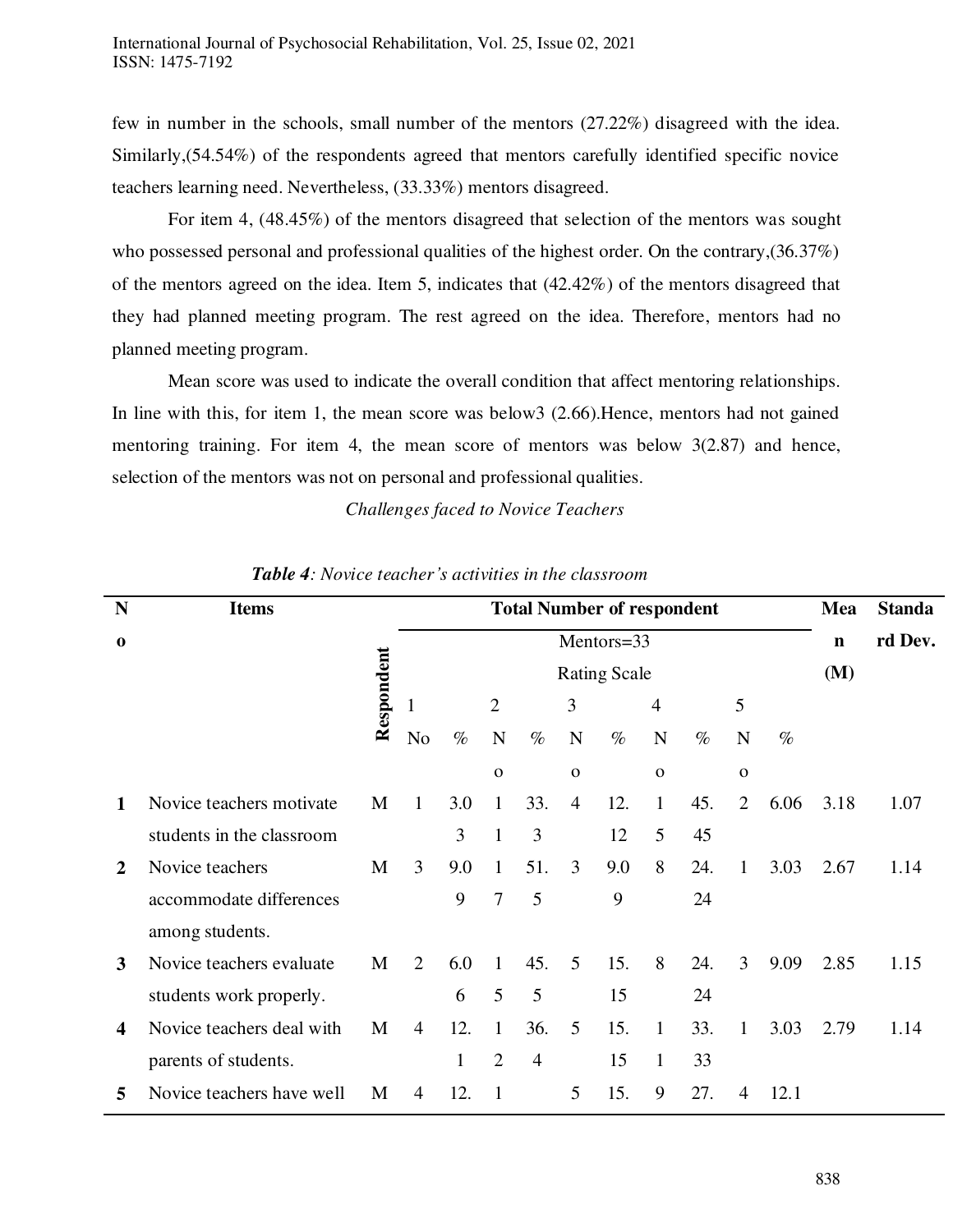International Journal of Psychosocial Rehabilitation, Vol. 25, Issue 02, 2021 ISSN: 1475-7192

| developed content |  |  |  |
|-------------------|--|--|--|
| knowledge.        |  |  |  |

**Key:** M=mentor, strongly agree=5, Agree=4, Undecided=2, Disagree=2, strongly disagree=1

As indicated from table 4 above, majority of the mentors (51.51%) agreed that novice teachers motivated students in the classroom, while small number (33.3%) of them were disagreed with the idea. For item 2, the larger proportion (60.6%) of the mentors disagreed that novice teachers accommodated difference among adults, but a smaller proportion (27.27%) agreed on the idea. Therefore, novice teachers had a problem in accommodating student difference. For item 3, (51.51%) of them disagreed that novice teachers had problems in evaluating students work properly but, the rest of the respondents agreed on the idea. The result indicates that novice teachers had problems in evaluating students work properly. For item 4,(48.48%) of the mentors were disagreed that novice teachers dealt with parents of the students, while (36.36%) of the mentors agreed on the idea. For item 5, majority (45.45%) of the mentors disagreed that novice teachers had well developed content knowledge but, minority (39.39%) of the respondents agreed on the idea.

The mean score of item1 was above 3(3.18). This indicated that novice teachers motivated students in the classroom. For the remaining four items, the mean score of mentors was below 3(as indicated in table 4). The result indicated that in accommodating students difference, effective evaluation of students, meeting with parent of students, content knowledge, effective technique of questioning, and effective organization of the classroom were the major challenges faced to novice teachers. According to Veenman(1984), novice teachers regarding maintaining classroom discipline, motivating students, accommodating differences among students, evaluating students work and dealing with parents were the most serious challenges they face. Similarly, the researcher found out that through observation and document analysis, novice teachers were faced to the above mentioned problems.

#### *Implications of the study*

- $\triangleright$  Mentors did not support fresh teachers effectively, although mentors seem good in knowing their contribution and responsibilities.
- $\triangleright$  There was absence of training, shortage of time and logistic, lack of interest, little number of experienced teachers in remote primary schools.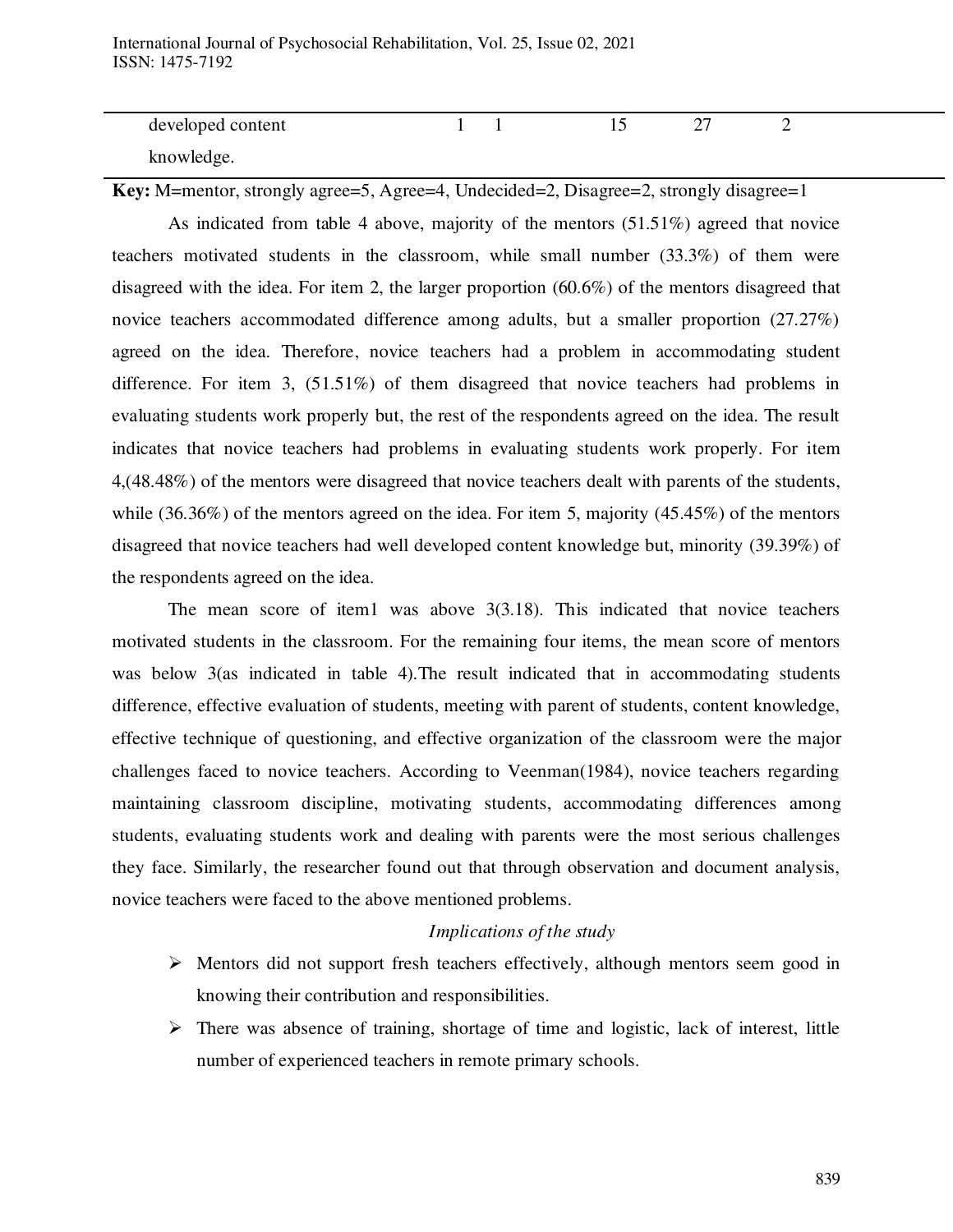- $\triangleright$  Absence of planned regular meeting was identified as crucial factors that affect mentoring relationship.
- $\triangleright$  The relationship between mentors and beginning teachers was not found to be frequently.
- $\triangleright$  Lack of developed content knowledge was identified as problem facing the novice teachers.

# **IV. CONCLUSION**

The purpose of this study was to gain some insight and understanding of the mentors' contribution in supporting beginning teachers of primary schools. From the results obtained, the following could be concluded.

- Mentors had not appropriate awareness of current teaching trend, understanding of instruction, and also interpersonal skill to establish and sustain positive professional relationships.
- Mentors did not provide well targeted support, had not well planned developmental program to the novice teachers and did not provide progressive feedback properly.
- Mentors and novice teachers of the selected schools had shortage of time and logistic to run mentoring program effectively.
- The major factors that affect mentoring program were time, absence of interest, absence of mentoring training, and few numbers of experienced teachers.
- Novice teachers had problems in accommodating students' difference in the classroom, effective organization of the classroom, and effective technique of evaluation.

# **V. RECOMMENDATIONS**

On the basis of the findings of the study, the following could be recommended.

- $\triangleright$  Willingness to share skills, knowledge, and expertise.
- $\triangleright$  A good mentor is willing to teach what he/she knows and accept the mentee where they currently are in their professional development. Good mentors can remember what it was like just starting out in the field. The mentor does not take the mentoring relationship lightly and understands that good mentoring requires time and commitment and is willing to continually share information and their ongoing support with the mentee.
- $\triangleright$  Demonstrates a positive attitude and acts as a positive role model.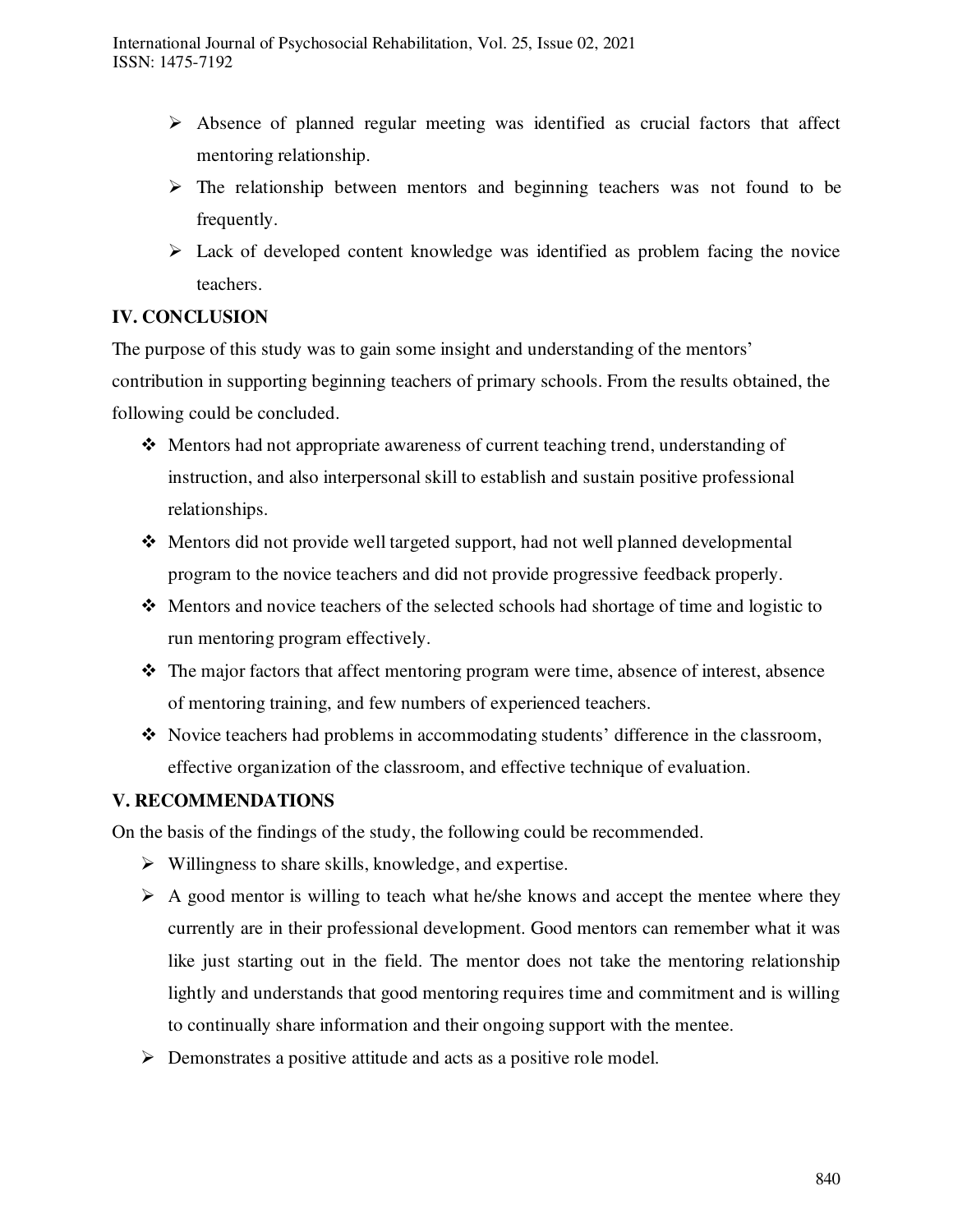- $\triangleright$  A good mentor exhibits the personal attributes it takes to be successful in the field. By showing the mentee what it takes to be productive and successful, they are demonstrating the specific behaviors and actions required to succeed in the field.
- $\triangleright$  Takes a personal interest in the mentoring relationship.
- $\triangleright$  Provides guidance and constructive feedback.
- $\triangleright$  One of the key responsibilities of a good mentor is to provide guidance and constructive feedback to their mentee. This is where the mentee will most likely grow the most by identifying their current strengths and weaknesses and learning how to use these to make themselves successful in the field. A good mentor possess excellent communication skills and is able to adjust their communication to the personality style of the mentee. A good mentor will also provide the mentee with challenges that will foster professional development and a feeling of accomplishment in learning the field.
- $\triangleright$  Respected by colleagues and employees in all levels of the organization.
- $\triangleright$  Ideally mentees look up to their mentors and can see themselves filling the mentor's role in the future. Mentees want to follow someone who is well respected by colleagues and co-workers and whose contribution in the field is appreciated.
- $\triangleright$  Sets and meets ongoing personal and professional goals.
- $\triangleright$  A good mentor continually sets a good example by showing how his/her personal habits are reflected by personal and professional goals and overall personal success.
- $\triangleright$  Values the opinions and initiatives of others.
- $\triangleright$  A mentor who values others is also someone who works well in a team environment and is willing to share his/her success. A good mentor appreciates the ongoing effort of the mentee and empowers him/her through positive feedback and reinforcement.
	- $\triangleright$  Motivates others by setting a good example.
- $\triangleright$  The support obtained from mentors for novice teachers was not effective. Thus, the school principals, supervisors, and officers should provide the necessary assistance for mentoring program implementation.
- $\triangleright$  It was found out that mentors had not well planned developmental program and also not used their time for novice teachers. Hence, the concerned bodies (i.e. district expertise, school principals, and supervisors) should evaluate the mentoring program.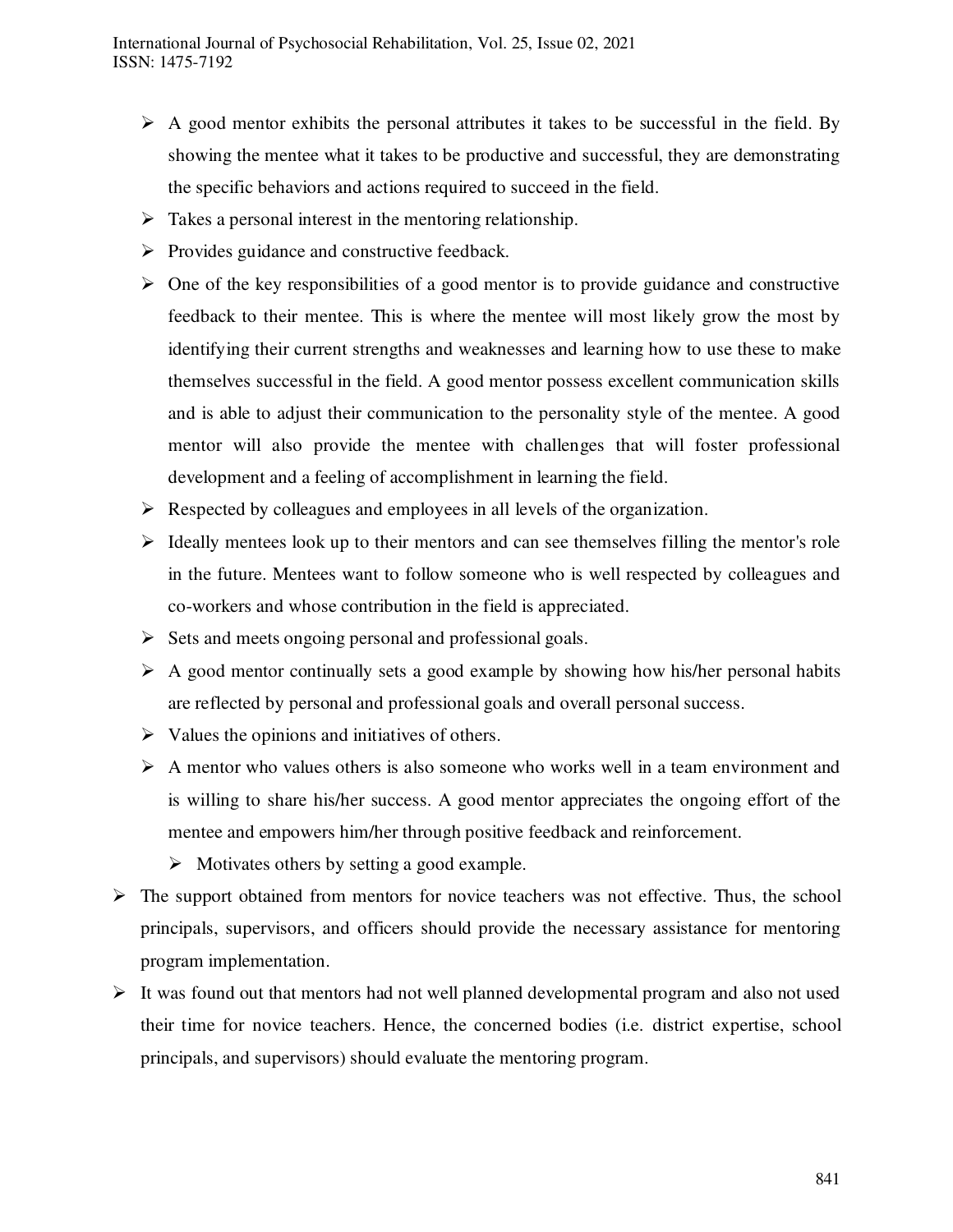- $\triangleright$  It has been pointed out in the study that majority of the respondents revealed shortage of time, shortage of experience teachers, and logistic affecting mentoring program. Hence, the district should allocate budget and employ teachers to reduce work load of novice teachers.
- $\triangleright$  District education office should encourage teachers that had three years and above to stay in the school for longer years.
- $\triangleright$  Cluster supervisors, school principals, and mentors should design experience sharing programs to reduce challenges faced to the beginning teachers ( i.e. how to evaluate students, accommodate student difference, effective organization of the classroom, and invite others to make classroom observation fro best teachers).
- $\triangleright$  Finally, this study focused on survey of mentors' roles in guiding and supporting novice teachers in Dangila district primary schools. Therefore, interested teachers are recommended to investigate it in- depth and in broader scope of the current situation of the mentoring program with different settings.

### **REFEENCES**

- 1. Akalu, G. A. (2016). Interrogating the continuing professional development policy framework in Ethiopia: A critical discourse analysis. *Professional development in education, 42(2), 179-200.*
- 2. Anthony, T. D., & Kritsonis, W. A. (2006). National Implications: An Analysis of E-Mentoring Induction Year Programs for Novice Alternatively Certified Teachers. *Online Submission*, 3**(1).**
- 3. Dantonio, M. (2001). *Collegial Coaching: Inquiry into the Teaching Self. Research for the Practitioner Series*. Phi Delta Kappa International, PO Box 789, Bloomington, IN 47402-0789.
- 4. Davis, B., & Higdon, K. (2008). The effects of mentoring/induction support on beginning teachers' practices in early elementary classrooms (K-3). *Journal of research in childhood education, 22(3), 261-274.*
- 5. Doan, L. K. (2013). Mentoring: A strategy to support novice early childhood educators. *Journal of Childhood Studies, 21-24.*